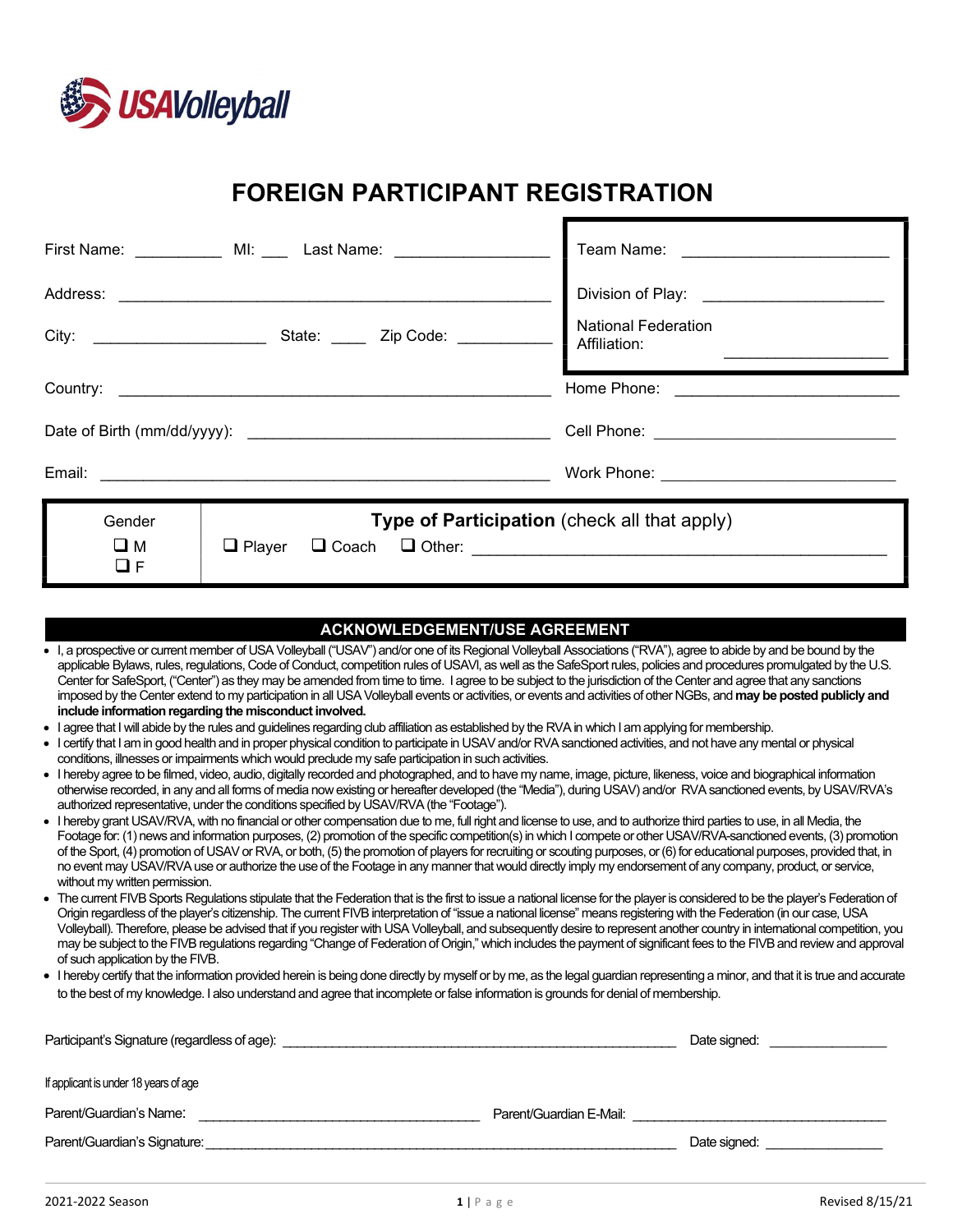

## REQUIRED FOR PARTICIPATION: Total of 3 signature(s) for participant and/or parent – 2<sup>nd</sup> & 3<sup>rd</sup> signatures on 2<sup>nd</sup> page

## USA VOLLEYBALL WAIVER AND RELEASE OF LIABILITY

I acknowledge that volleyball or any sporting event is an extreme test of a person's physical and mental limits and that my participation in a volleyball event can cause any or all of the followingroperty damage, including loss or damage to personal property; serious injury (including athletic injuries such as broken bones, concussions, or other injuries); sickness and disease (including communicable diseases and viruses (including COVID-19 or bacteria); trauma; pain & suffering; permanent disability; exposure to extreme conditions and circumstances; exposure to communicable diseases (including COVID-19); accidents involving other participants; contact or collision with other participants, playing surfaces, balls or other natural or manmade objects; and, paralysis and death.

Coronavirus (COVID-19) is an extremely contagious virus that may spread easily through person-to-person contact. Federal and state authorities recommend social distancing as a means to prevent the spread of the virus. COVID-19 can lead to serious illness, personal injury, permanent disability, and death. Participating in USAV/RVA sanctioned activities and/or USAV/RVA sanctioned facilities could increase the risk of contracting COVID-19. USAV/RVA in no way warrants that COVID-19 infection(s) will not occur through participation in USAV/RVA sanctioned activities or by accessing USAV/RVA facilities.

With a full understanding of the potential risks, I HEREBY ASSUME THE RISKS OF PARTICIPATING OR OFFICIATING IN A VOLLEYBALL EVENT. I hereby take the following action for myself, my executors, administrators, heirs, next of kin, successors and assigns: a) I WAIVE, RELEASE, AND DISCHARGE from any and all claims or liabilities for death, exposure to disease, personal injury or damages of any kind, EXCEPT THAT WHICH IS THE RESULT OF GROSS NEGLIGENCE AND/OR WANTON MISCONDUCT OF PERSONS OR ENTITIES LISTED BELOW, which arise out of or relate to my traveling to and from or my participation in any volleyball event, THE FOLLOWING PERSONS OR ENTITIES: USAV and its RVAs, tournament directors, sponsors, and the officers, directors, employees, representatives, and agents of any of the above; b) **I AGREE NOT TO SUE** any of the persons or entities listed above for any of the claims or liabilities that I have waived, released or discharged herein; and c) I INDEMNIFY AND HOLD HARMLESS the persons or entities mentioned above from any claims made or liabilities assessed against them as a result of my actions.

#### Participant's Signature (regardless of age): \_\_\_\_\_\_\_\_\_\_\_\_\_\_\_\_\_\_\_\_\_\_\_\_\_\_\_\_\_\_\_\_\_\_\_\_\_\_\_\_\_\_\_\_\_\_\_\_\_\_\_\_\_\_\_\_\_\_\_\_\_ Date signed: \_\_\_\_\_\_\_\_\_\_\_\_\_\_\_\_\_\_\_

If applicant is under 18 years of age, a parent or guardian must execute, in addition to the foregoing Waiver and Release, the following, for and on behalf of the minor.

The undersigned parent and natural guardian or legal guardian of the applicant ( \_\_\_\_\_\_\_\_\_\_\_\_\_\_\_\_\_\_\_\_\_\_\_\_\_\_\_\_\_\_\_\_\_\_\_\_\_\_\_\_\_\_\_\_\_\_ [minor's name]) executes the foregoing Waiver and Release for and on behalf of the minor named herein. I hereby bind myself, the minor and all other assigns to the terms of the Waiver and Release. I represent that I have legal capacity and authority to act for and on behalf of the minor named herein, and I agree to indemnify and hold harmless the persons or entities named in the Waiver and Release for any claims or liabilities assessed against them as a result of any insufficiency of my legal capacity or authority to act for and on behalf of the minor in the execution of the Waiver and Release. I fully consent to my child's participation in USAV/RVA events. The undersigned parent and natural guardian or legal guardian of the applicant (<br>
The undersigned parent and natural guardian or legal guardian of the applicant (<br>
The correction of Release for and on behalf of the minor n

Parent/Guardian's Name (if registrant is under 18 years of age): \_\_\_\_\_\_\_\_\_\_\_\_\_\_\_

## USA VOLLEYBALL CODE OF CONDUCT

#### THE FOLLOWING ACTIONS ARE PROHIBITED:

- 1. Violation of any anti-doping policies, protocols or procedures as defined by the International Olympic Committee (IOC; www.olympic.org), World Anti-Doping Agency (WADA; www.wada-ama.org), Federation Internationale de Volleyball (FIVB; www.fivb.org), US Anti-Doping Agency (USADA; www.usada.org) or the United States Olympic Committee (USOC; www.teamusa.org). Violations of this provision will be adjudicated only by USADA or the proper anti-doping authority, not USA Volleyball (USAV).
- 2. Violation of SafeSport rules, policies and procedures promulgated by the U.S. Center for SafeSport (www.safesport.org), as they may be amended from time to time.
- 3. Possession, consumption or distribution of alcohol, tobacco, marijuana, CBD, narcotics, vaping devices or e-cigarettes, IF ILLEGAL or in violation of USAV or Regional Volleyball Association (RVA) policy.
- 4. USAV policy prohibits the possession, consumption or distribution of alcohol, tobacco, marijuana, CBD, narcotics, vaping devices or e-cigarettes by anyone registered as a junior volleyball player at the event venue of any USAV/RVA sanctioned junior event.
- 5. Use of a recognized identification card by anyone other than the individual described on the card.
- 6. Physical damage to a facility or theft of items from a room, dormitory, residence or other person. (Restitution will be part of any penalty imposed.)
- 7. Possession of fireworks, ammunition, firearms, or other weapons or any item or material which by commonly accepted practices and principles would be a hazard or harmful to other persons at USAV/RVA sanctioned events.
- 8. Any action considered to be an offense under Federal, State or local law ordinances.
- 9. Violation of the specific policies, regulations, and/or procedures of the USAV, RVA or the facility used in conjunction with a sanctioned event. (It is the responsibility of the individual to be familiar with applicable specific policies, regulations and procedures.)
- 10. Conduct which is inappropriate as determined by comparison to normally accepted behavior.
- 11. Physical or verbal intimidation of any individual.
- 12. Actions that will be detrimental to USAV or the RVA.
- I have read and understand the USA Volleyball Code of Conduct
- I agree and consent to abide by the USA Volleyball Code of Conduct and other region specific code of conducts and/or disciplinary policies.
- I understand that, if I violate the USAV and/or RVA Codes of Conduct, I might be subject to disciplinary action in accordance with USAV and/or RVA.<br>
I understand that, if I violate the USAV and/or RVA Codes of Conduct, I m